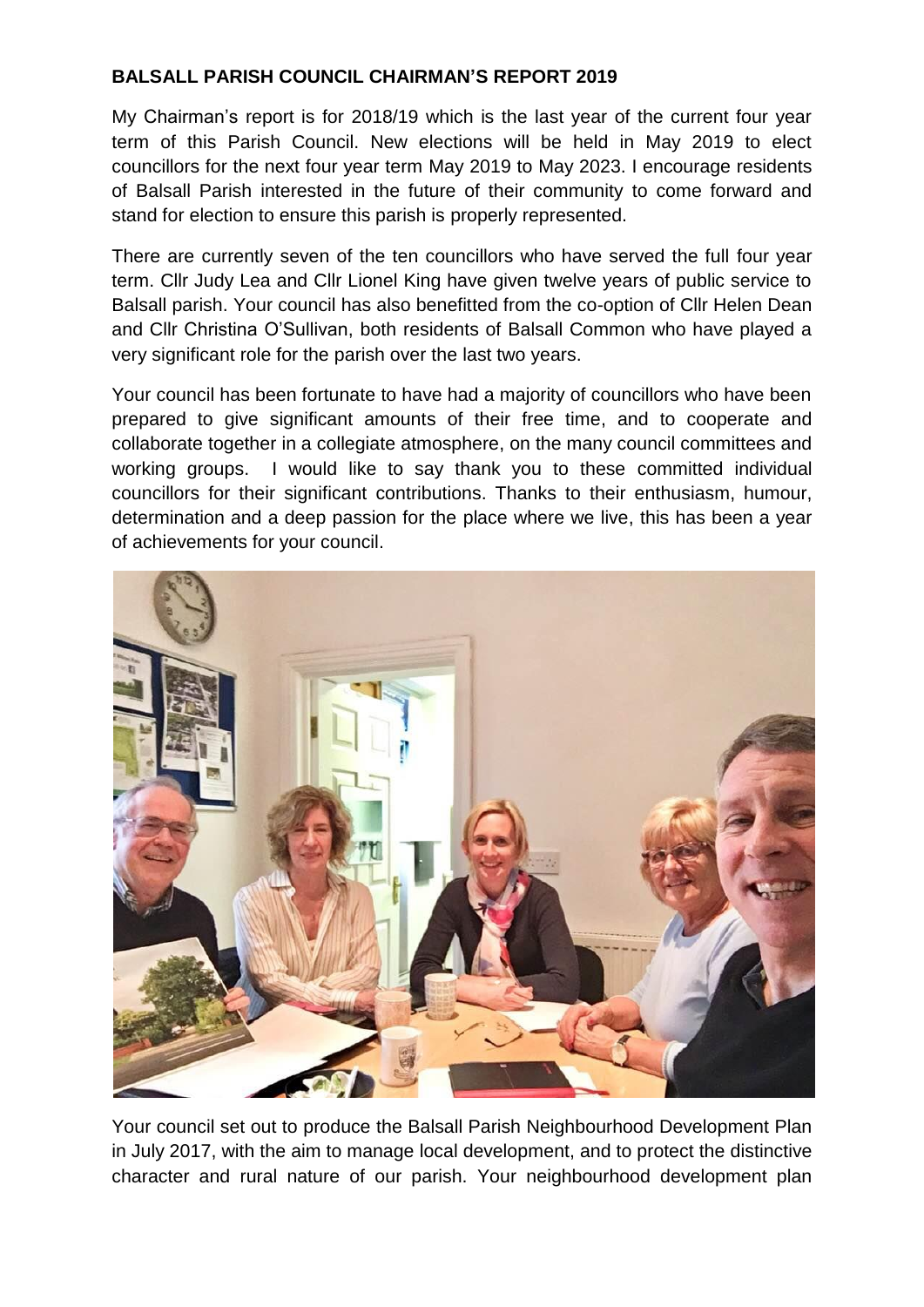committee chaired by Cllr Helen Dean with Cllr Will Heard, Cllr Christina O'Sullivan and myself have managed the project to collect the evidence to produce this plan. I would like to thank Neil Pearce of Avon Planning Services for his professional planning support provided in preparing the Plan, and assisting your council ensuring that good quality consultation, planning and engagement has taken place.

Your council set out to influence Solihull Metropolitan Borough Council (SMBC) to include important infrastructure improvements for our area in the Solihull Local Plan prioritising a new primary school, a bypass around Balsall Common and an improved village centre. These have all been included in the latest draft version of the Solihull Local Plan. Your council strongly opposes any new development that extends the existing built-up area boundary south of Balsall Street and Balsall Street East.

I would also like to say thank you to the residents, volunteers, organisations and local businesses that have taken part in preparing the Neighbourhood Plan. I would also like to thank the officers at Solihull Metropolitan Borough Council for their expertise, guidance and support at the crucial stages of preparing the Neighbourhood Plan. I am pleased to report that the final submission version of this plan has been completed by your council.



Your council set out to work with local residents to improve Willow Park. Cllr Will Heard instigated the project to improve Willow Park and Cllr Marie-Louise Marsden has chaired the Facilities committee with Cllrs Judy Lea, Christina O'Sullivan and I, who were responsible to deliver the improvements to the park. Your council has supported the residents group 'Friends of Willow Park' working with Warwickshire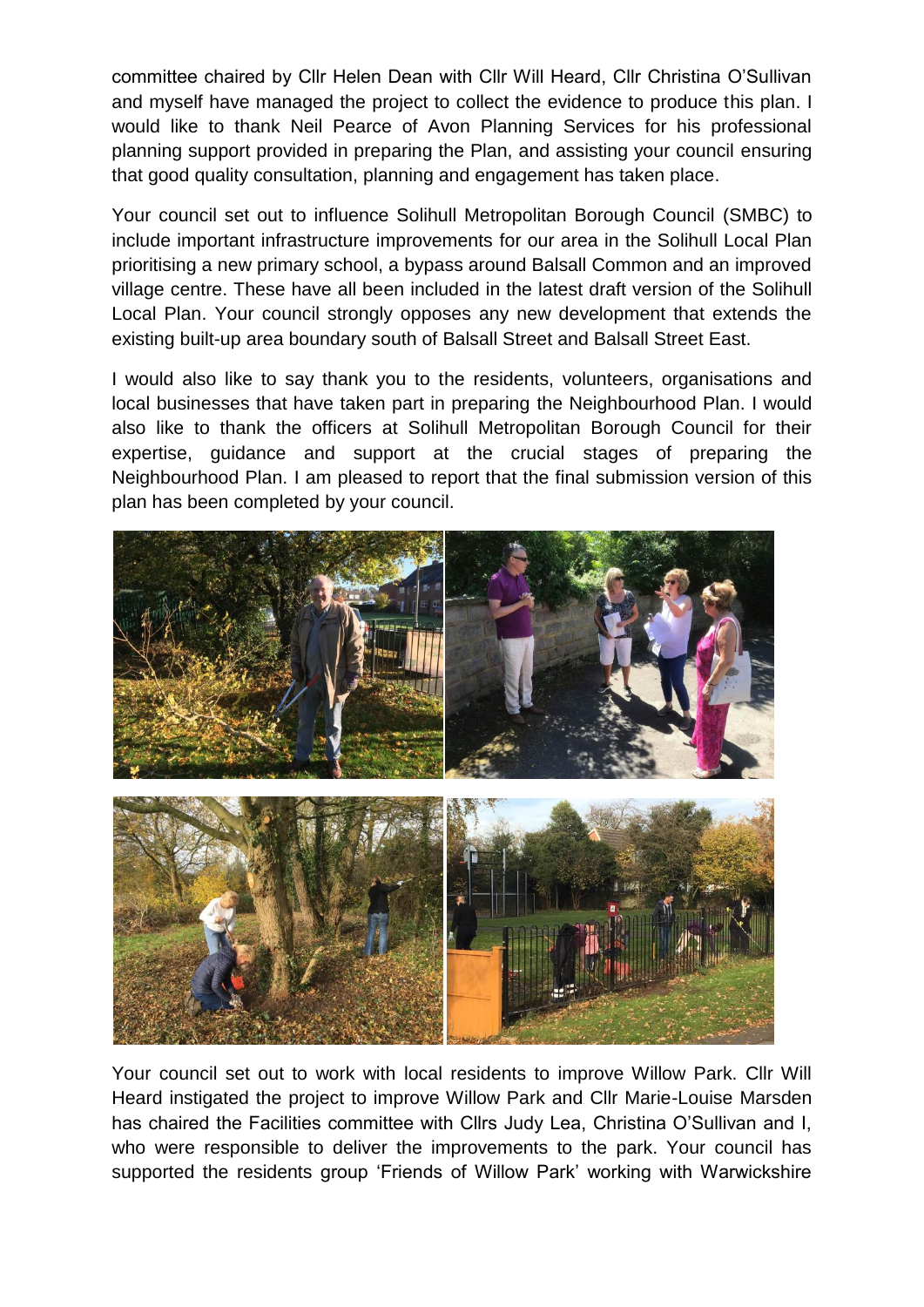Conservation Volunteers to improve the natural environment in the park. Your council has invested cash reserves in new children's play equipment, constructed a new pathway and provided outdoor gym equipment to improve the facilities to the park.

Your Council has continued to represent the residents of the parish at the Airport Consultative Committee of Birmingham Airport. After four years of lobbying I am pleased to advise that a new design to the departure flight path for aircraft turning over the north of Balsall Common should mean less aircraft overflying the village. Your council has made representations to the Birmingham Airport Master Plan consultation and the Government Aviation Strategy 2050 consultation calling for better regulation and management of the environmental impacts of aviation.

To further improve communication this year your council has introduced a Bi-monthly newsletter to follow parish council meetings to update residents. Thank you to Cllr Christina O'Sullivan who is responsible for posting regular information for all residents of Balsall Common and rural Balsall parish on the Facebook page. Our parish clerk keeps the council website up to date with relevant information and council documents.



Your council commemorated the Centenary of the end of World War I. I was very honoured to lay a wreath on behalf of Balsall parish at St. Peter's Church Remembrance service. Cllrs Lionel King, Will Heard, Judy Lea, Christina O'Sullivan, Richard Lloyd and I joined with all of the children of Lady Katherine Leveson primary school for a service and commemoration at the Parish War memorial in Temple Balsall Cemetery. Your council arranged and installed a permanent memorial bench on behalf of all residents in the village centre to commemorate this centenary.

Cllr Will Heard has championed the project for a strategic improvement to our village centre. He led a working group with Balsall and Berkswell parish councillors and representatives from village centre businesses. They produced a concept sharedspace plan which following consultation has been adopted within the Neighbourhood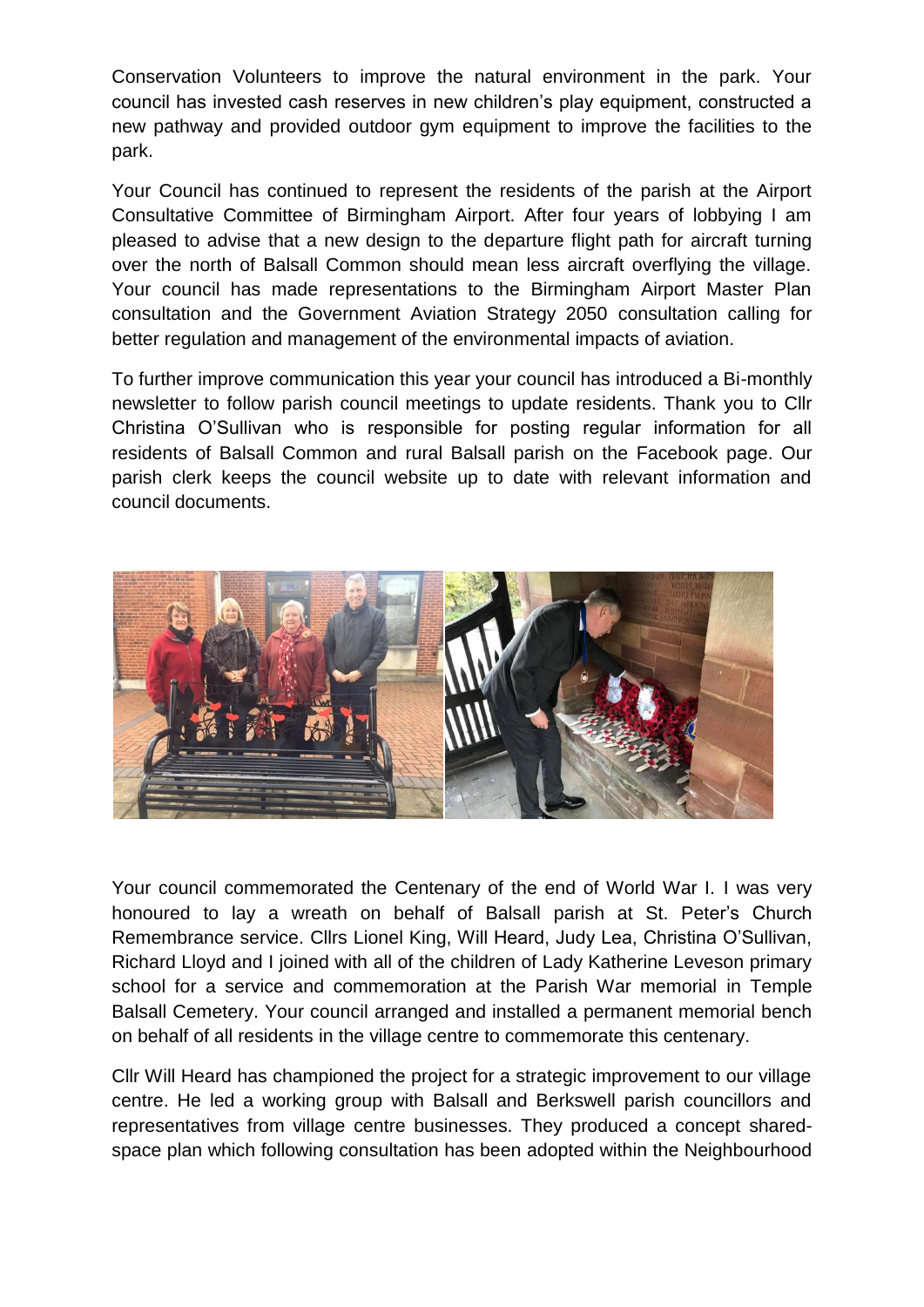Development Plan. It is for Solihull Borough Council to now take the lead in this project to deliver these much needed improvements.

I was delighted to welcome Solihull Borough Mayor Flo Nash, who has given a lifetime of public service in North Solihull, to our traditional Christmas Lights switch on with the Balsall Common Lions in the village centre.



The main role of any public authority that provides facilities and services that are financed by raising taxes from residents is to operate a budget that spends efficiently and effectively. I am pleased to advise that we have improved both efficiency and effectiveness over the last four years since the last Parish Council elections in 2015. We have used reserves to fund the renovations at the Jubilee Centre, to create a memorial garden at Temple Balsall Cemetery, to improve the Christmas Lights, to complete a major improvement project at Willow Park and to settle an outstanding pension deficit from previous employees.